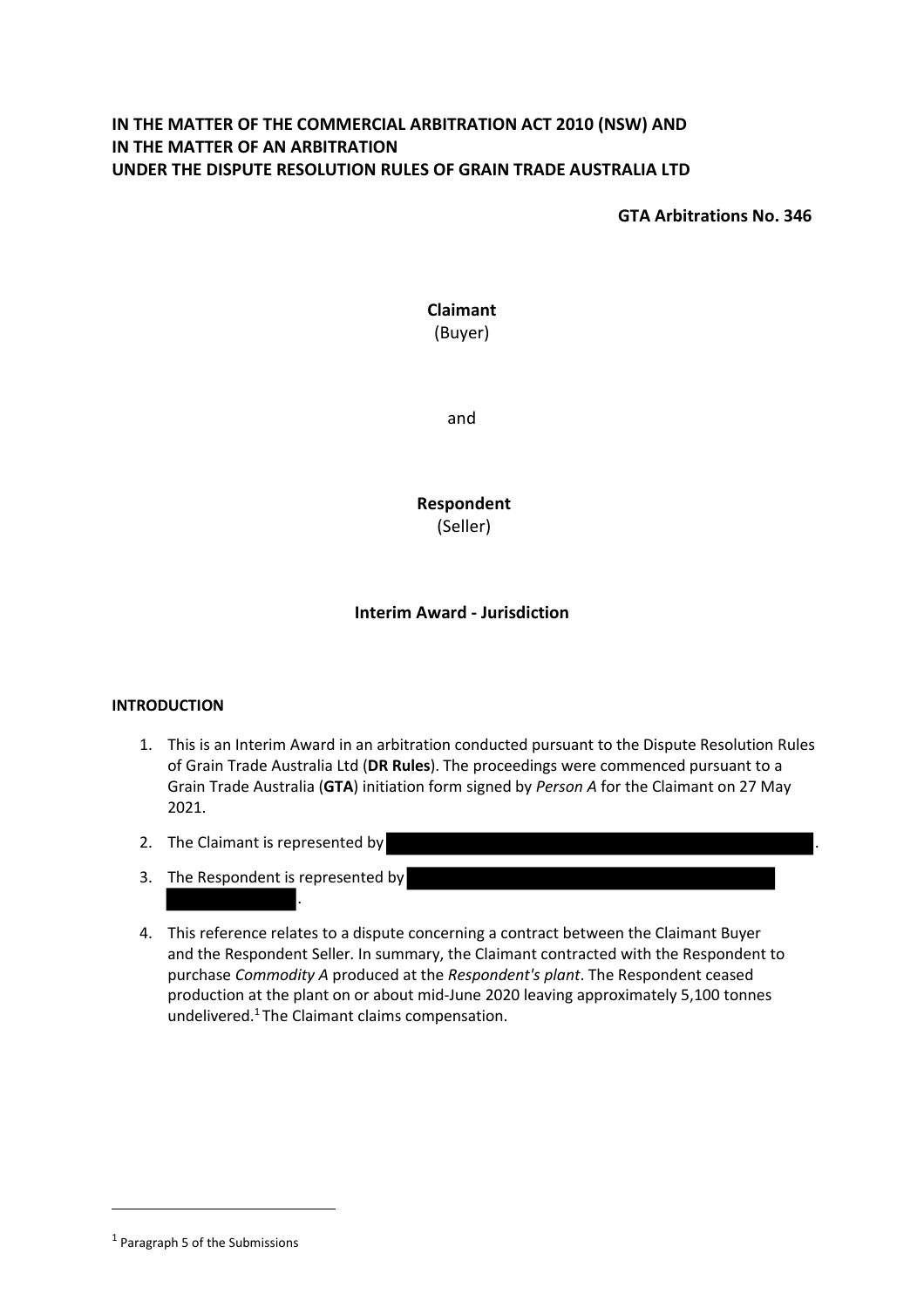5. For present purposes the particulars of that contract are as follows;

| Contract<br>No. | <b>Broker</b><br>Reference | <b>Date</b> | <b>Commodity</b> | <b>Tonnes</b> | <b>Base Price</b>      | <b>Delivery</b>                                   |
|-----------------|----------------------------|-------------|------------------|---------------|------------------------|---------------------------------------------------|
|                 | N/A                        | 27/05/2020  |                  | 6000          | \$92 tonne<br>plus GST | 'Ex Farm',<br>1 June<br>2020-31<br>August<br>2020 |

6. The contract is evidenced by a document headed 'Sales Contract' on the Respondent's notepaper. It contains on its face the following clause;

*This contract expressly incorporates the Grain Trade Australia Limited (GTA) standard terms and conditions in force at the time of establishment of this contract. For a detailed explanation of the GTA Trade Rules please go to <http://www.graintrade.org.au/contracts> and click on the GTA Trade Rules. All terms and conditions above shall overrule the GTA Trade Rules with which they conflict to the extent of any inconsistency. Any dispute controversy or claim arising out of, relating to or in connection with this contract including any questions regarding its existence, validity or termination, shall be resolved by arbitration in accordance with GTA Dispute Resolution Rules in force at the time of establishment of this contract. This contract constitutes the entire agreement between the parties in relation to its subject matter and all prior discussions and representations in relation to that subject matter have no further effect.* 

- 7. The parties have chosen to resolve any disputes in accordance with the DR Rules in force at 27 May 2020. As a result, the May 2020 version of the DR Rules govern this reference.
- 8. Pursuant to Article 13 of the DR Rules (headed 'Governing Legislation') the provisions of the *Commercial Arbitration Act 2010* (NSW) (**CAA**) shall apply. The parties having chosen the NSW legislation to govern this arbitration and I find that NSW and specifically Sydney is the seat of this Arbitration as that term is defined in Article 38(1)(a) of the DR Rules.
- 9. I am listed on the GTA list of arbitrators under Article 6.1 of the DR Rules. I have been nominated by GTA to Chair this Tribunal and I am authorised to make this Interim Award pursuant to Article 20(7) of those Rules.
- 10. The other members of this Tribunal (also drawn from the GTA list of arbitrators) are:

**Christopher Whitwell**, Basis Commodities Pty Ltd – nominated by GTA at the request of the Claimant; and

**Guy Allen**, Advance Trading Australasia Pty Ltd – nominated by the Respondent.

11. For the reasons set out above I find therefore that this is a validly constituted Tribunal under the CAA with jurisdiction to determine all issues in dispute between the parties, including the jurisdiction of this Tribunal.

## **Challenge to Jurisdiction**

12. This Interim Award is concerned with the jurisdiction of this Tribunal.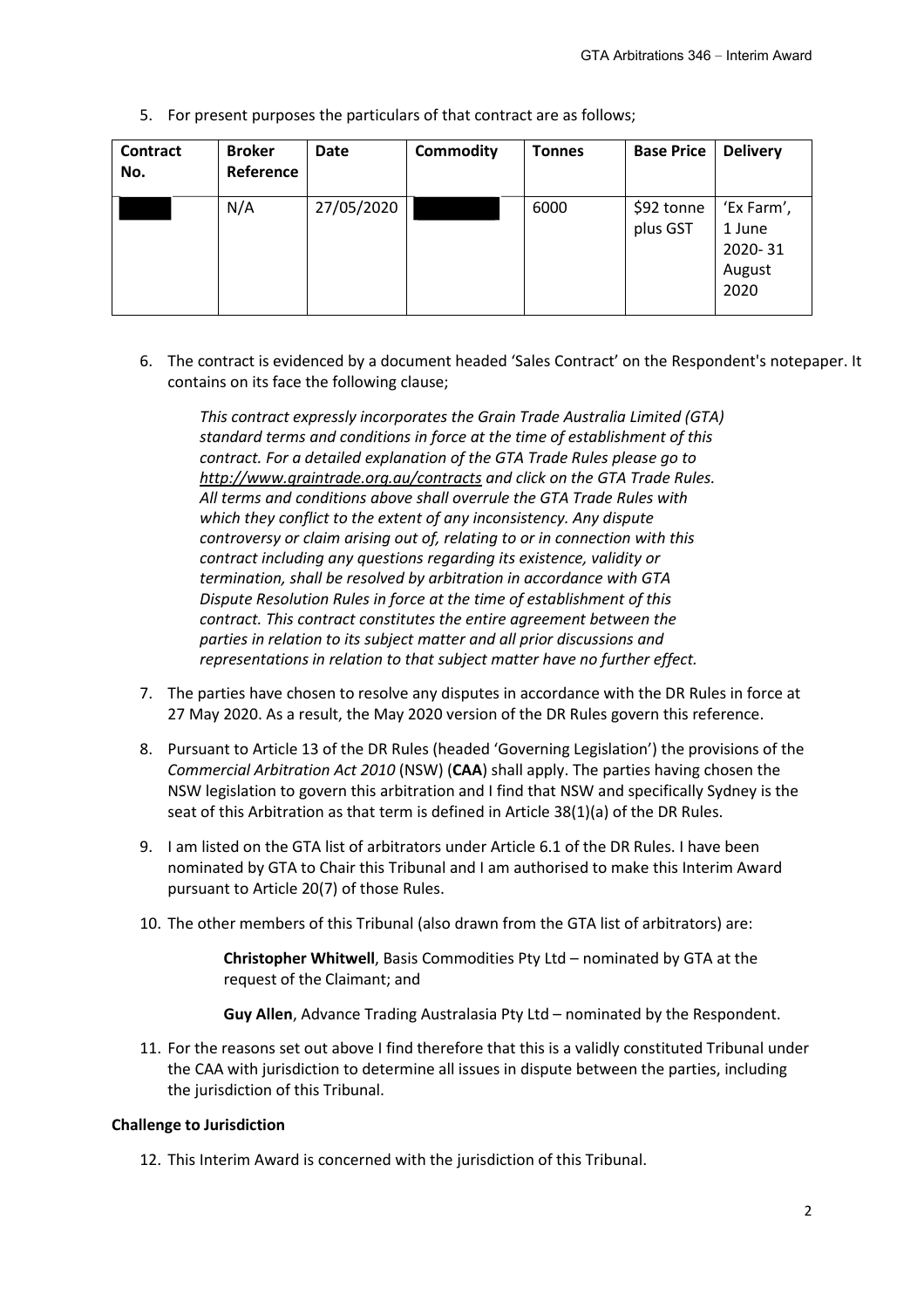- 13. By way of background and procedural history,
	- (a) As observed above, this matter was commenced pursuant to a GTA initiation form signed by *Person A* for the Claimant on 27 May 2021, requesting a Full Arbitration;
	- (b) In accordance with GTA practice, a Notice of Dispute was mailed to the parties dated 22 July 2021 which included, among other things, a Contract for Full Arbitration;
	- (c) The Respondent signed and returned the Contract for Full Arbitration, and dated it 5 August 2021 and the Claimant executed the Contract for Full Arbitration on 8 March 2022;
	- (d) A Preliminary Conference was conducted on Wednesday 22 September 2021 and the parties agreed on Consent Orders;
	- (e) Pursuant to those Consent Orders, the Claimant filed Points of Claim and a statement of *Person A* both dated 1 December 2021;
	- (f) Further Procedural Orders were made by consent on 21 December 2021. Relevantly these Orders directed the Claimant to serve particularised Points of Claim which it did by serving an Amended Points of Claim dated 21 January 2022 with a further statement of *Person A* dated 17 December 2021;
	- (g) A further Preliminary Hearing was conducted on 31 January 2022 at which the Respondent advised or confirmed that it intended to formally challenge the jurisdiction of GTA to determine the claims set out in the Amended Points of Claim and that it wished the question of jurisdiction to be determined as a preliminary question as contemplated pursuant to section 16(8) of the CCA. For completeness I note that this was over the objection of the Claimant.
	- (h) Further procedural orders were then made under which,
		- a. The Respondent was to serve its submissions and any evidence challenging jurisdiction on or before 5pm on 8 February 2022;
		- b. The Claimant was to serve its submissions in response on or before 5pm on 22 February 2022; and
		- c. The Respondent was to serve its submission in reply on or before 5pm on 3 March 2022.
	- (i) In compliance with these procedural orders the parties have served;
		- a. Submissions of the Respondent Challenging Jurisdiction dated 8 February 2022 (**Submissions**);
		- b. Claimant's Submissions on Jurisdiction dated 21 February 2022 (**Response Submissions**) and
		- c. Reply Submissions of the Respondent Jurisdiction dated 3 March 2022 (**Reply Submissions**).

#### **The Respondent's Submissions on jurisdiction**

14. According to the Respondent, the jurisdiction of this Tribunal is to be determined by a consideration of the meaning of the GTA Trade Rules dated October 2019 (**GTA Trade Rules**) and whether they affect the Claimant's entitlement to bring the claim for relief sought by it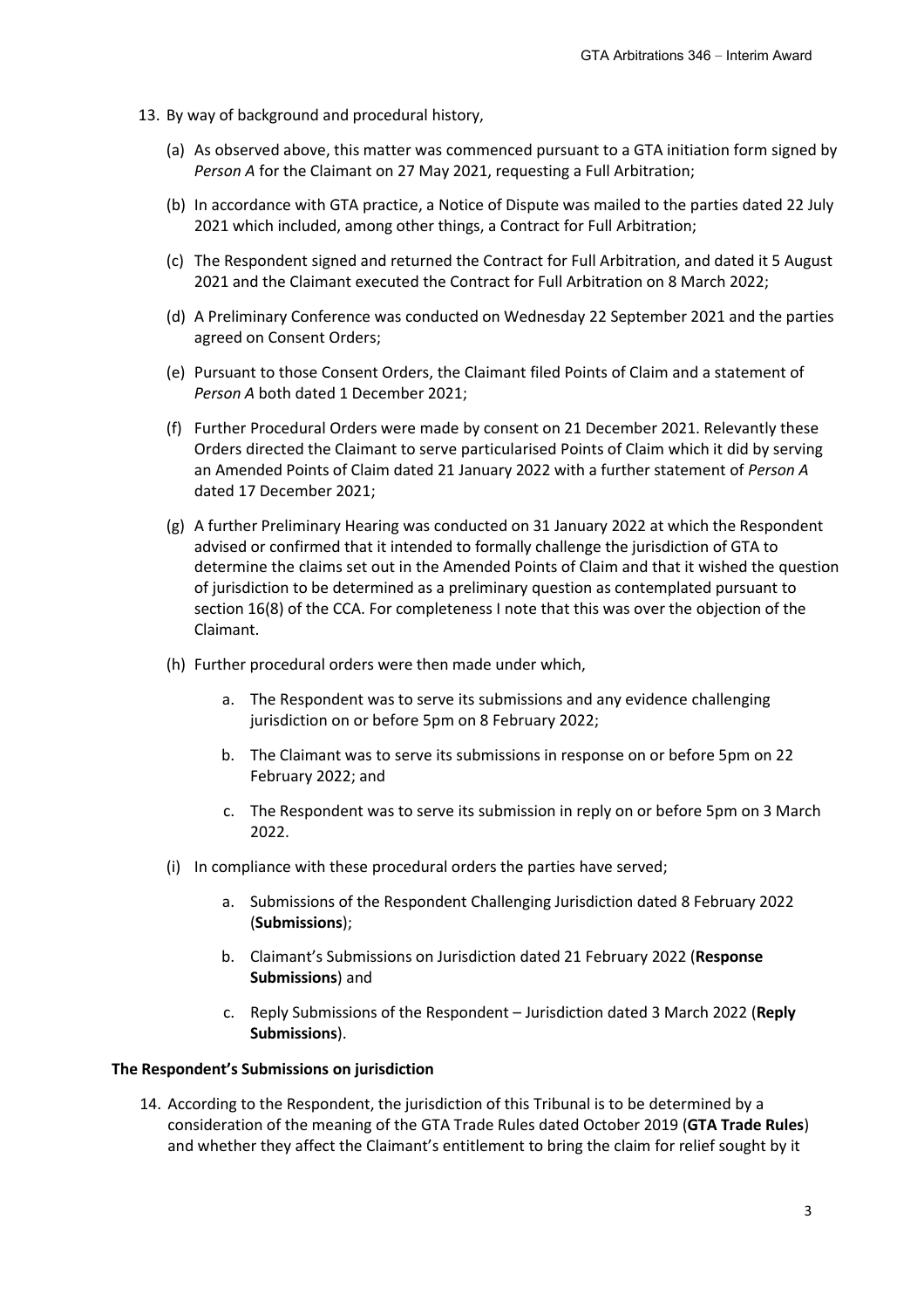in the Arbitration.  $2$  It also says that in cases where the scope of the arbitration agreement is in issue, the question for determination becomes an issue of construction of the terms of the arbitration agreement in context.<sup>[3](#page-3-1)</sup>

- 15. The Respondent challenges the jurisdiction of the Tribunal on several bases. [4](#page-3-2)
- 16. The Respondent submits that the Tribunal does not have jurisdiction because the Claimant was required to refer any dispute to Expert Determination (the Expert Determination Point). [5](#page-3-3)
- 17. Alternatively it submits that the Amended Points of Claim should be dismissed (I assume, for want to jurisdiction) as the Claimant is;
	- a. seeking relief not available to it in accordance with the DR Rules (the Third Party Point); and
	- b. otherwise because it has not complied with Rule 17 of the GTA Trade Rules (the Rule 17 Point). [6](#page-3-4)

#### **Claimant's Response**

- 18. In summary, the Claimant's response is that the Tribunal has jurisdiction because<sup>[7](#page-3-5)</sup>;
- (a) The Tribunal has jurisdiction in respect of the dispute and the claims set out in the Amended Points of Claim where it was expressly agreed in the GTA Trade Rules (Rule 23) that any dispute, controversy or claim arising out of or relating to the contract shall be resolved in accordance with the DR Rules and that the substantive law of the contract was the law of NSW (Rule 24);
- (b) the claims of the Claimant arise from an undisputed breach of the contract between the Claimant and the Respondent and the dispute to be resolved by the Tribunal will be the amount of the losses claimed in the Amended Points of Claim pursuant to normal contractual principles as applied in the law of NSW; and
- (c) the Respondent's contentions as to the operation of and compliance with Rule 17 of the GTA Trade Rules are matters to be determined as part of the substance of the dispute.

#### **Determination**

- 19. As the parties have highlighted, and consistent with section 7 of the CAA, our jurisdiction comes from and is determined by the scope of the arbitration agreement.
- 20. The starting point is logically the clause appearing on the face of the contract which appears at paragraph 6 above. It is in the widest possible terms. It embraces:

*Any dispute controversy or claim arising out of, relating to or in connection with this contract including any questions regarding its existence, validity or termination, shall be resolved by arbitration in accordance with GTA* 

<span id="page-3-0"></span><sup>2</sup> Paragraph 16 of the Submissions

<span id="page-3-1"></span><sup>3</sup> Paragraph 30 of the Submissions

<span id="page-3-2"></span><sup>4</sup> Paragraphs 22 and 52 of the Submissions

<span id="page-3-3"></span><sup>5</sup> Paragraph 52 of the Submissions

<span id="page-3-4"></span><sup>6</sup> Paragraph 53 of the Submissions

<span id="page-3-5"></span><sup>&</sup>lt;sup>7</sup> Paragraph 2 of the Response Submissions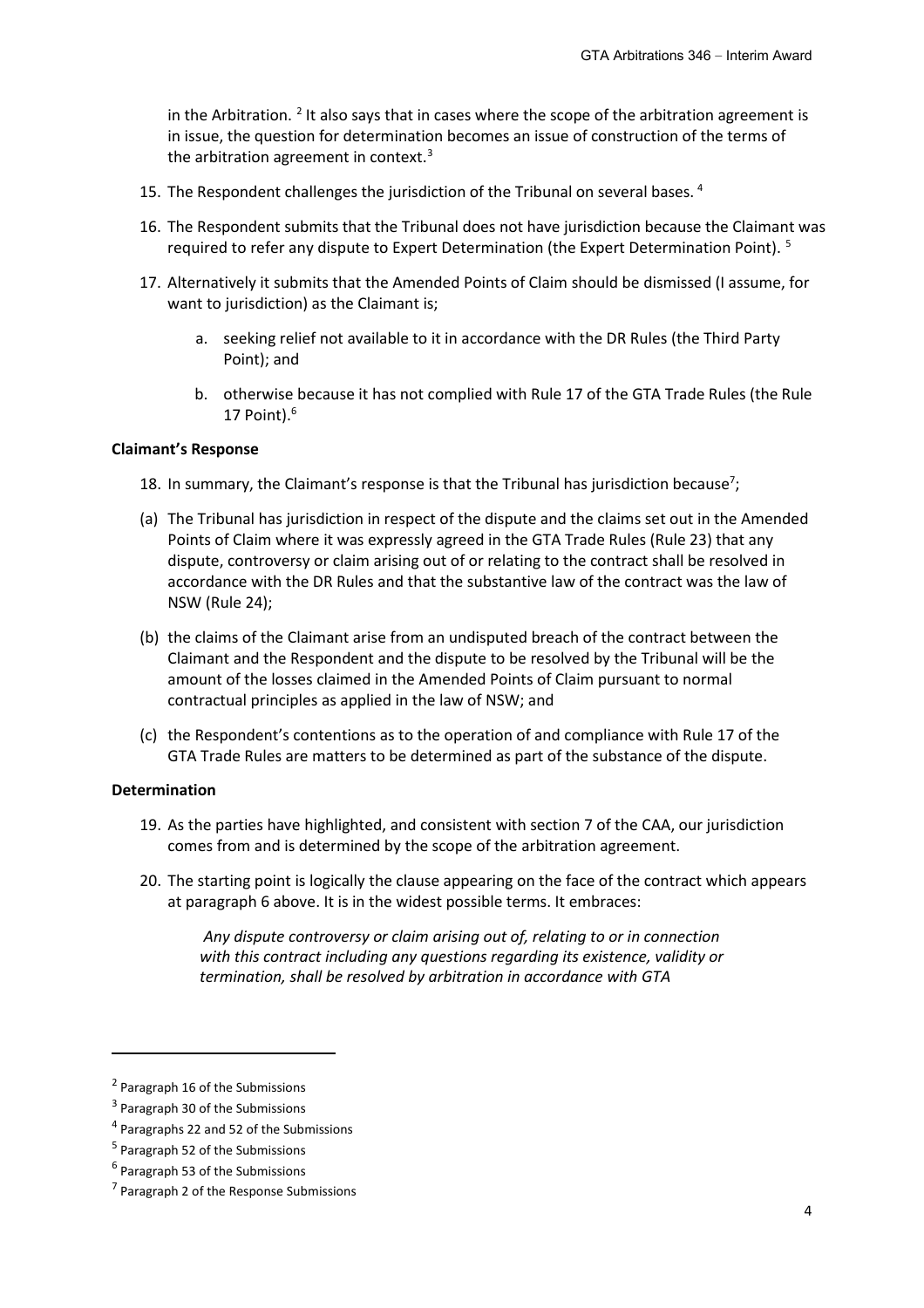*Dispute Resolution Rules in force at the time of establishment of this contract.*

21. As the parties have also observed, the contract contains an incorporation by reference of the GTA Trade Rules which contain at Rule 23 the following arbitration agreement;

*Any dispute, controversy or claim arising out of, relating to or in connection with a contract incorporating the Rules, including any question regarding its existence, validity or termination shall be resolved by arbitration in accordance with the Dispute Resolution Rules in force at the commencement of the arbitration.*

- 22. Given the similarity of this wording, I shall refer to both as 'the Arbitration Agreement'.
- 23. Finally, it is worth noting that section 16(1) of the CAA (as well as Article 25 of the Dispute Resolution Rules) provides expressly that;

*The arbitral tribunal may rule on its own jurisdiction, including any objections with respect to the existence or validity of the arbitration agreement.* 

- 24. This is mirrored in Article 25(1) of the DR Rules.
- 25. It seems to me that the breadth of the Arbitration Agreement is not and with respect cannot be in doubt. Its terms are clear.
- 26. The matter or matters for determination on this preliminary application are therefore whether the GTA Trade Rules and/or the DR Rules somehow limit our otherwise broad jurisdiction to certain 'disputes', as defined or delimited under the Trade and/or DR Rules.<sup>[8](#page-4-0)</sup>
- 27. At a preliminary level, the Arbitration Agreement does not obviously define the term 'dispute' with reference to a dispute arising under the Trade Rules or as defined by the Trade Rules. The reference is to disputes arising out of or relating to 'the contract' (which contract may or may not incorporate the Trade Rules).
- 28. In this case the relevant contract did incorporate the Trade Rules, but again, neither party has submitted that the Trade Rules are an exclusive code and that other terms and conditions and indeed the common law of contract are otherwise excluded when the Trade Rules are included. The Respondent submits that Rule 17 is a "regime"<sup>[9](#page-4-1)</sup> and a prescribed 'scheme'[10](#page-4-2) and submits that;

*'it is clear on the face of the Contract and the Rules that third party claims are not contemplated by the Contract, nor are they claims made in accordance with the Contract. Accordingly, they fall outside the jurisdiction of the Tribunal. "[11](#page-4-3)*

I do not consider this is self-evidently clear at all. Even if there is an argument that Rule 17 limits the Claimant's contractual recovery rights<sup>[12](#page-4-4)</sup> there is no explanation as to how this limits our jurisdiction.

<span id="page-4-0"></span><sup>8</sup> Paragraph 16 of the Submissions

<span id="page-4-1"></span><sup>9</sup> Paragraph 46 of the Submissions

<span id="page-4-2"></span><sup>10</sup> Paragraph 40 of the Submissions

<span id="page-4-3"></span><sup>&</sup>lt;sup>11</sup> Paragraph 50 of the Submissions

<span id="page-4-4"></span> $12$  See for example paragraph 46 of the Submissions